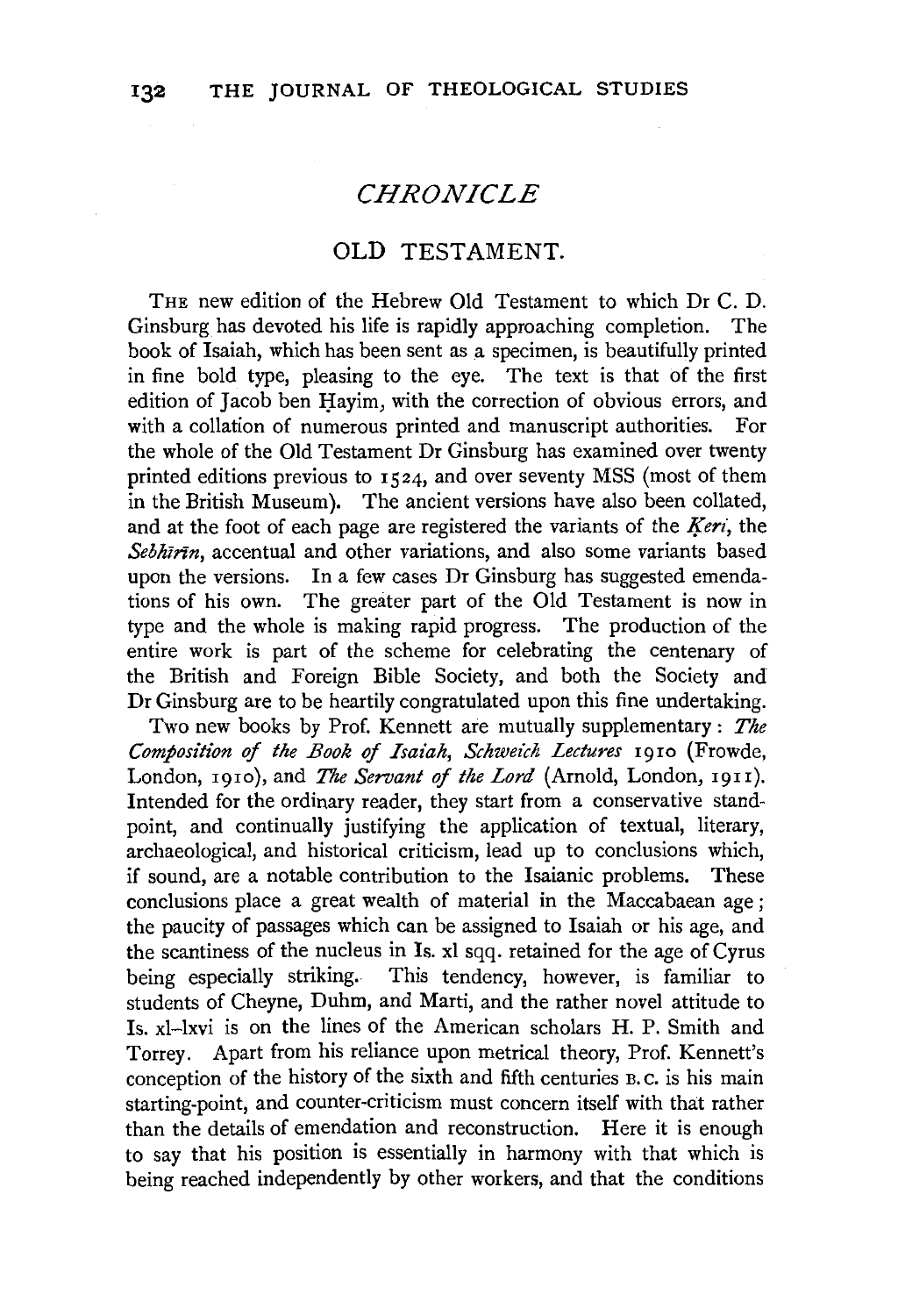after the seventh century and before the close of the Persian period inevitably affect the problems of Isaiah and indeed of the Old Testament as a whole. In *The Servant of the Lord* he naturally recognizes that the title may be old, but points out that the Isaianic passages which pass under this title must be taken in connexion with the thought and conditions which each involves. His discussion turns on the argument that the Servant personifies a section of Israel, and that Israel as an organized body has a mission. The historical background, as he urges, with weighty arguments, cannot be found before the age of Nehemiah and Ezra. Their policy was that of isolation, and one must look to the later period when wider interests, as in the book of Jonah, were prevalent. Finally, Prof. Kennett concludes that the Hasidim meet the case, and that no other period than theirs answers all the conditions. In general it must be said that both books handle In general it must be said that both books handle extremely intricate subjects concisely-perhaps too concisely-and will provoke criticism by the many points which are either too novel or still in debate. Some of the more obvious objections he already anticipates, and to his criticism of references cited as evidence for the existence of prophecies of Isaiah before the second century B. c. *(Schw. Lect.*  40 seq., 8o seq.), it may be added that later, in Talmudical references to the tractate *Eduyyoth* and the Midrash *Siphre,* the works cited do not appear to be identical with those now well known under these names *(Jew. Encyc. viii 611. xi 331).* 

An interesting example of the value of the comparative method is provided by three lectures on *Early Ideas of Righteousness: Hebrew, Greek, and Roman* (Clark, Edinburgh, 1910). Prof. Kennett deals with the Hebrew conceptions of righteousness and sin, illustrating their range and the relation between their significance for Hebrew thought and that for modern Christian theology. Mrs Adam devotes attention to a few salient points in Plato, Pindar, Aristotle, Socrates, and other representatives of Greek thought. She shews that there was a recogni· tion of the essential unity of man and God and a striving after harmony between man and his environment. Greek thought culminated in Plato, and his successors gave expression to his ethical ideals each in his own way. Prof. Gwatkin, in the third lecture, sees the ideal of the discipline of a state pervading Roman thought from ancient times to the present, and in tracing the stages of the successive developements in history explains the modern tendencies from their roots in the Roman Empire. These lectures are useful and the more suggestive when compared with each other, and one is tempted to wish that the lecturers could have reshaped their papers so that readers could more easily perceive the points of resemblance and difference in the three fields.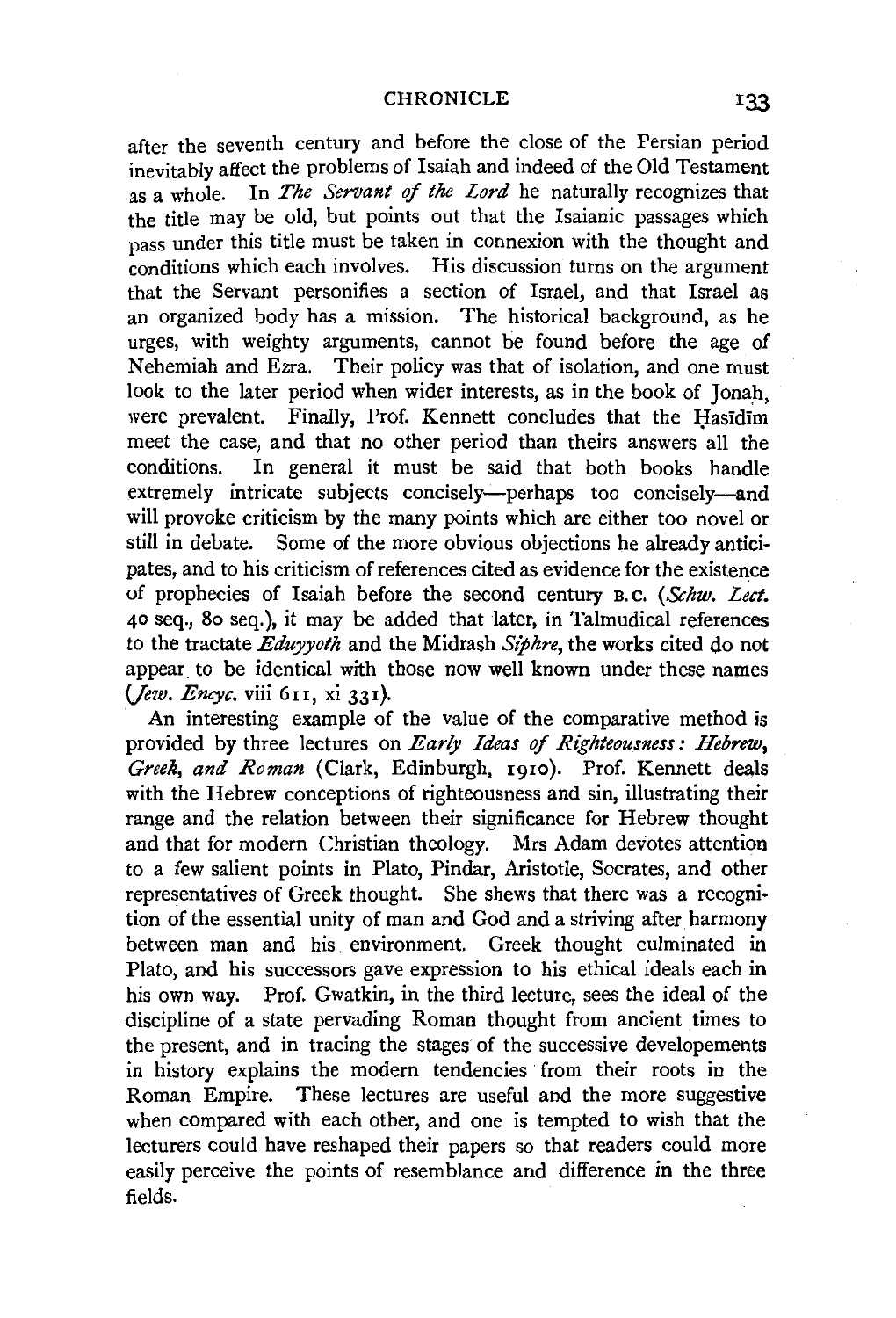*The Book* of *Habakkuk* by the Rev. G. G. V. Stonehouse, B.D. (Rivingtons, London, 1911), is substantially the successful Oxford Senior Kennicott dissertation for 1910. It consists of an elaborate introduction, a translation of the corrected text, and a very detailed philological commentary (pp.  $149-257$ ). If only for the last feature it may be cordially recommended to Hebrew students. The most interesting feature of the book is the championing of the essential genuineness of chaps. i and ii. The difficulties are indeed perceived, but the common view that chap. i at least is composite is combatted at some length. The troublesome allusion to the future in  $i \in S$  is overcome by emendation of a text which is certainly suspicious. The description of the existing Chaldean oppression in i 6 sqq. is dated shortly after the battle of Carchemish-a view which brings difficulties greater than those it removes. This also involves the rejection of the view that i 2-4 depicts the wickedness in Judah, and the arguments adduced seem exceptionally arbitrary. However, it is a distinct advantage to have a scholarly defence of a position which others may consider untenable, and subsequent workers at the problems of Habakkuk should take account of Mr Stonehouse's discussion. One thing is worthy of notice. The author's analysis amounts to this, that the original prophecy was taken by a later writer who reshaped i 5, 6 *a*   $(p, 32)$ ; a psalm, iii  $3-15$ , expanded with an introduction iii 2, and a new conclusion iii 16-19, was appended; ii 20 is an editorial 'transitional' verse and, with ii  $18$ -19 (certainly) and  $12$ -14 (probably), is due to a later hand. The point is that, even on the most moderate view, this small book was the subject of no little literary activity, and when we consider the general features of literary compositeness it would not be surprising if these later hands were responsible not merely for the phenomena which Mr Stonehouse recognizes, but also for those which justify the seemingly drastic analyses of, let us say, W. B. Stevenson and Marti. Excisions are not merely ' arbitrary and violent ' (p. 77) by so styling them. See further *supra,* pp. 84 sqq.

Under the general editorship of the Rev. A. H. McNeile, D.D., the Cambridge University Press publishes a new series : *The Revised Version edited for the Use* of *Schools.* Two volumes lie before us, 1 Kings by the Rev. H. C. O. Lanchester, and Is. i-xxxix by the Rev. C. H. Thomson and the Rev. Dr Skinner. The aim of this little series is ' to explain the Revised Version for young students, and at the same time to present, in a simple form, the main results of the best scholarship of the day'. Each book contains a suitable introduction on the contents, authorship, and other features, and is well supplied with notes on the rendering, interpretation, and subject-matter. The student is familiarized with the standpoint held by modern scholars, and although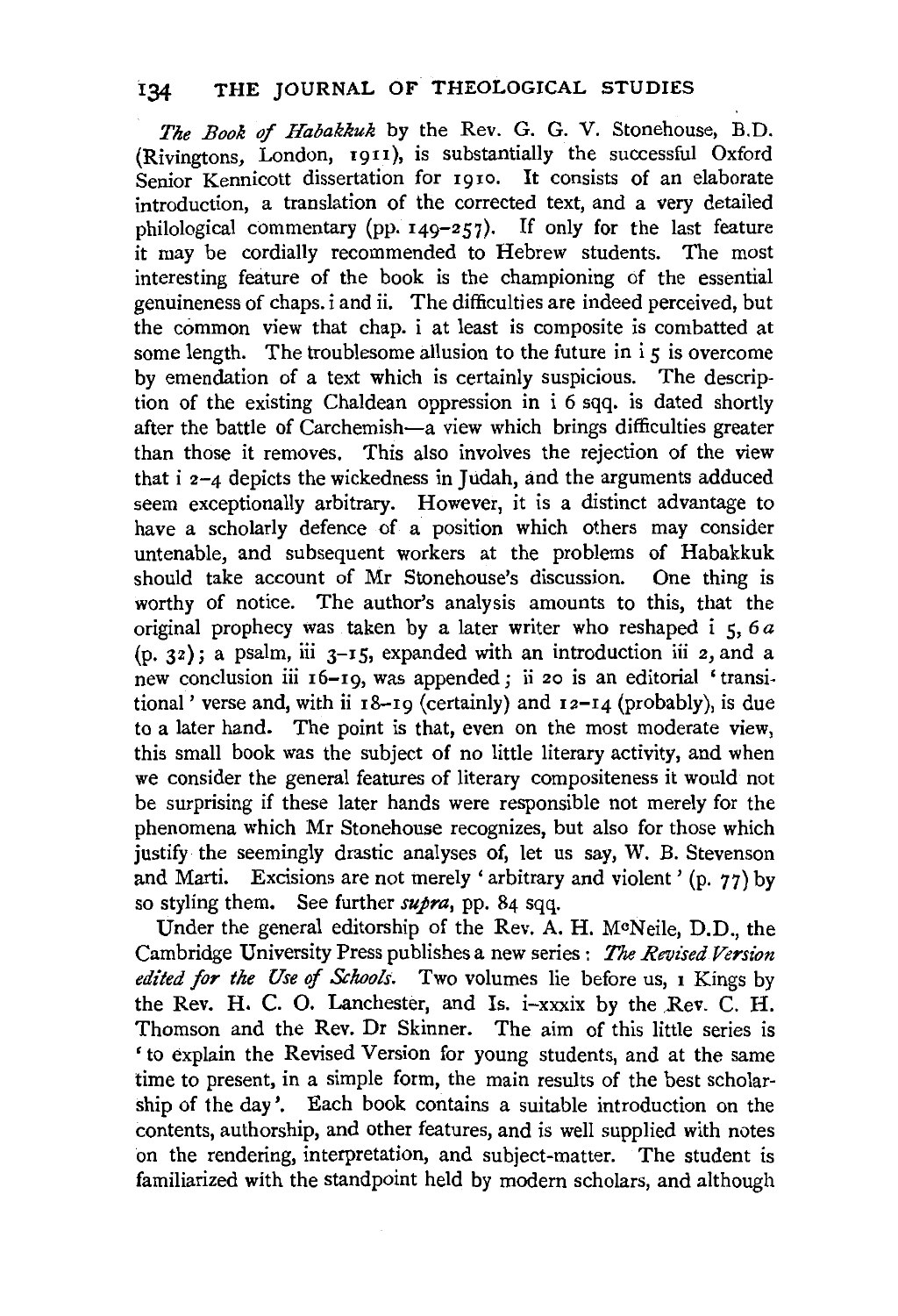one may now and then ask whether the writers have adequately made use of the 'main results of the best scholarship', there is no doubt that the series, considering its size and aims, will be valued.

The Rev. Dr E. G. King contributes a volume on *Early Religious*  Poetry of the Hebrews to the 'Cambridge Manuals of Science and Literature '. The success of this series is thoroughly deserved, and Dr King's contribution is an interesting account of a subject the importance of which has been widely recognized of late. In the space at his command he is naturally unable to go deeply into the more difficult questions of metre, but he covers much ground and introduces the reader to the more important aspects of Hebrew poetry. Some of his remarks, especially on the alphabetical poems, deserve fuller study, while others deal with the theological and other ideas and concern<br>content rather than structure. Students will find the volume stimu-Students will find the volume stimulating, though its utility might have been.increased by an index of the biblical passages.

A useful little contribution to exilic and post-exilic Judaism is made by Dr Samuel Daiches in Publication No. 2 of the Jews' College-The *Jews in Babylonia in the time of Ezra and Nehemiah according to Babylonian inscriptions.* It is mainly a discussion of the names, apparently of Jews, mentioned in the contracts of the sixth and fifth centuries B. c., and inferences based upon their form and significance. It is very instructive to observe how many find parallels or analogies only in Chron.-Ezra-Nehemiah, and this fact, together with the similar feature in contemporary S. Egyptian papyri, stands in striking contrast to the names on the *ostraka* recently discovered at Samaria. Upon the meaning of these names (and especially of those wanting in the Old Testament) Dr Daiches lays considerable stress, and he would see in them the ideas animating the Jewish exiles. Thus, the names Bani-ia, Bana-ili, 'Yah[weh] has built', 'God has built', are referred to the rebuilding of the temple in Jerusalem. This, to be sure, is very hypothetical, and any discussion of the underlying ideas should be controlled by some study of other groups of names. Many interesting suggestions, however, are made and it is plausibly argued (p. 18 seq.) that the unintelligible name *Sherebiah* should be explained, in the light of the Ass. *surubu* 'produce', to mean 'Yahweh has produced' (a child, family, &c.). Dr Daiches also points out that among nearly 4,ooo tablets from Babylon and its neighbourhood for the period Nebuchadrezzar-Darius I, the Jewish names are very few; whereas for the reigns of Artaxerxes I and Darius II ( $465-404$  B.C.), in the tablets from Nippur, the Jewish names are 'in great abundance' (p. 8). Why there should be this great difference as regards Nippur and at this later date is not clear, but the fact is to be noticed in its bearing upon the post-exilic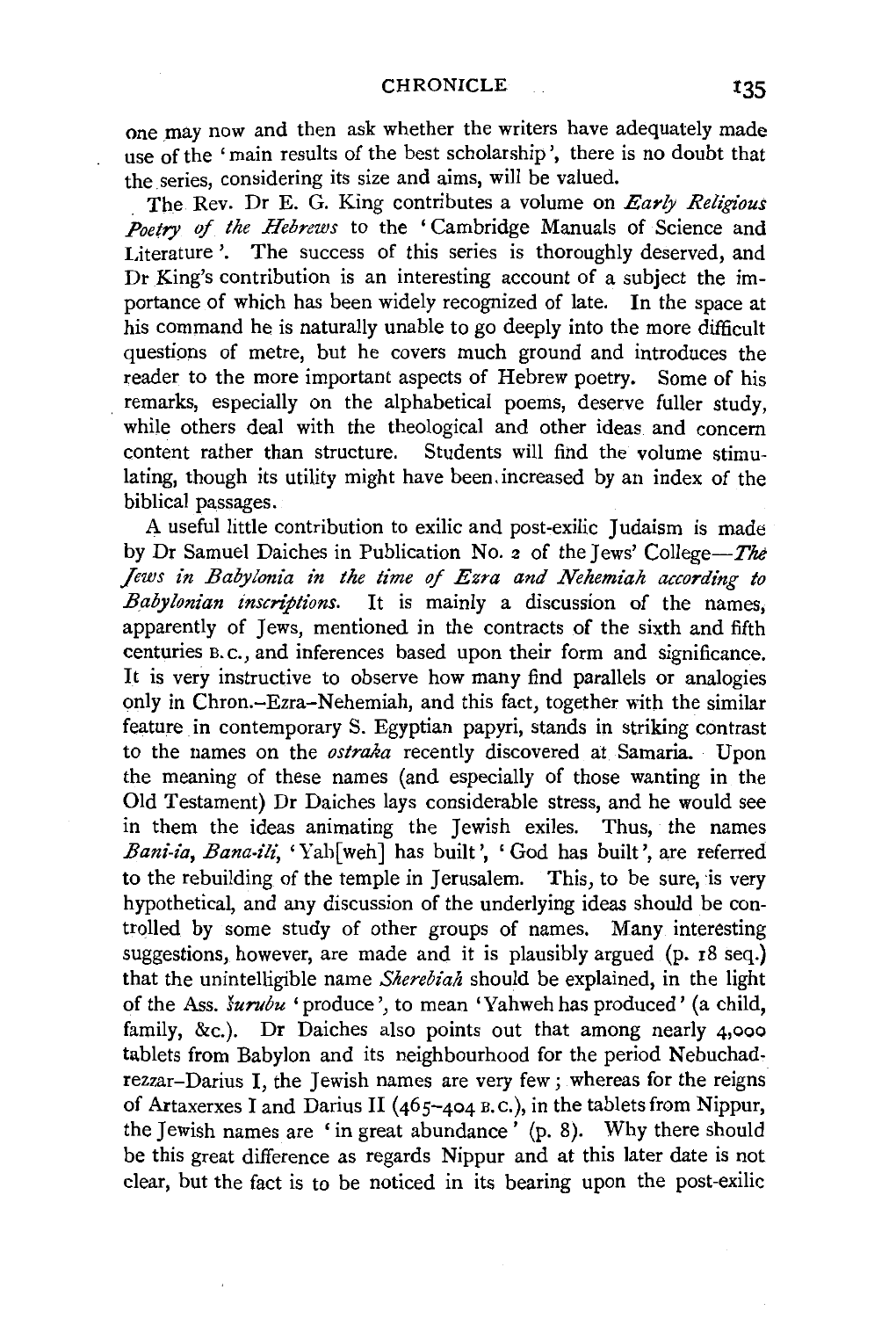### 136 THE JOURNAL OF THEOLOGICAL STUDIES

problems and upon the importance which Jewish history persistently attaches to the reign of Artaxerxes I.

The name of Alfred Loisy is so well known to English readers that his *Religion of Israel* (Unwin, London, 1910) perhaps hardly needed so complete an introduction as that prefixed by the translator, Mr Arthur Galton. None the less Mr Galton's Prologue has an interest of its own, if only for the suggestion (forgetful of Reinach's *Orpheus?)* that, when possible, theological discussions should be carried on in French, so that the language of urbanity 'may help to assuage the proverbial heat of religious controversy'. M. Loisy's book is an examination and exposition of the origin and historical developement of Israelite religion on the basis of the criticism of the Old Testament. He himself is Professor of the History of Religions at the Collège de France, and consequently views his subject from the standpoint of comparative religion. The book is written and translated in a light and flowing style, and is readable and everywhere interesting. Unfortunately the tone is sometimes rather unsympathetic, and the criticism superficial. Thus on p. 26, 'Abraham never went into Egypt; but the fable which brought him there was made to support the Mosaic legends'. Again on p. 123, the alliance between Yahweh and the house of David 'was as profitable to the deity as to the dynasty'. Here and in his-to me-unintelligible treatment of Yahweh on pp. 101-105, M. Loisy is unnecessarily provocative of counter-criticism, and he writes too much from a point of view which is incomplete in that it does not take into consideration enough of the available evidence for the history and the religion of the land of the Old Testament.

It is a new reconstruction which is proposed by Prof. Westphal in *The Law and the Prophets* (Macmillan, London, 1910). This work, translated and adapted by Mr Clement du Pontet, describes (to quote the sub-title) 'the revelation of Jehovah in Hebrew history from the earliest times to the capture of Jerusalem by Titus'. It developes the theory that biblical history represents a persistent conflict between 'Elohism ' and 'Jehovism '. This theory is unfolded ingeniously, but is unconvincing, since it is based too immediately upon the biblical narratives without a consistent investigation of their validity for the periods with which they deal. This failure to pursue the necessary preliminary criticism both literary and historical will not, however, prevent the discriminating reader from gaining much that is profitable and stimulating. The tone of the book is excellent, in spite of a certain onesidedness, e.g. as regards Jewish legalism; but taken as a whole this attempt to trace anew the course of biblical history pays far too little attention to the background against which this history has to be placed (see further, *Review of Theology and Philosophy,* 1910, pp. 268 sqq.).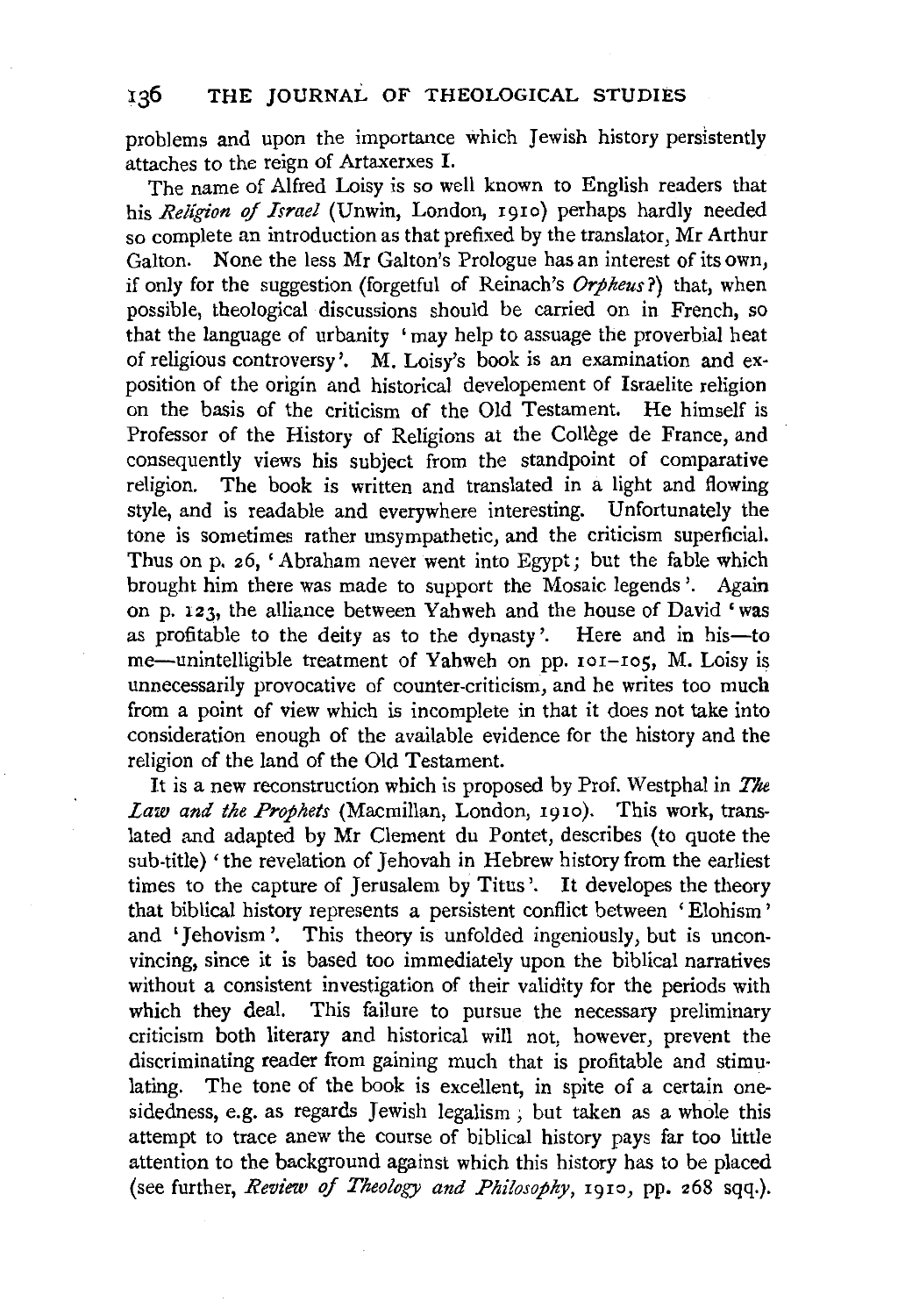It is an encouraging sign that the subject is not pursued within the somewhat narrow limits possible and indeed inevitable thirty years ago: it has yet to be recognized, as Hugo Winckler has shewn, that the biblical problems demand a still closer attention to the thought and history of the Bible lands.

Valuable contributions are made by Roman Catholic scholars in three recent monographs in Bardenhewer's *Biblische Studien* (Herder, Freiburg i. Br.). *Das Buch des Propheten Sophonias* (Igio) by Dr Joseph Lippi is a very welcome and thorough study of the small book of Zephaniah. Writing in the *Encyclopaedia Britannica* (9th ed.) in 1888, Robertson Smith was able to say that 'the genuineness and integrity of the short book of Zephaniah do not seem to be open to reasonable doubt'. But, as Prof. Driver has pointed out in his supplement to Smith's article in the *Encycl. Biblica,* subsequent opinion has not assented to this view, and at the present day secondary portions are ·recognized to a greater or less extent by all scholars. Dr Lippi himself takes a somewhat conservative position as regards the literary questions and the text. After a brief *résumé* of the contents he discusses the date, the historical and religious conditions, and various features of thought (pp.  $7-4$ I). A useful chapter is devoted to the text and versions, and there is a new and emended translation of the book. A small section deals with the metrical problems, and the second half of the monograph (pp.  $72-140$ ) provides a full and useful commentary. Dr Lippi's work has been carefully prepared, he has acquainted himself with the modern literature, and he has taken pains to understand the views of those from whom he feels obliged to differ.

Dr Torrey's *Ezra Studies* (noticed in *J. T.S. April)* may be usefully supplemented by the monograph of P. Edmund Bayer, O.F.M., *Das Dritte Buch Esdras und sein Verhiiltnis zu den Buchern Esra-Nehemia*  (Bibl. Studien, 1911), which contains an elaborate discussion of the textual relationship between I Esdras and the parallel canonical passages (pp.  $r_1$ -86), and of the origin and general value of the former (pp.  $87-161$ ). Fr Bayer urges that I Esdras is not a fragment, but a complete work, having for its main object the history of the postexilic temple. This view involves an artificial treatment of the concluding fragmentary verse and of those passages where I Esdras is noteworthy for its references to the temple (pp. 88 sqq.); and it does not pay sufficient heed to other cases where there are readings which point to a recension (in parts at least) older than the Massoretic. Moreover, Fr Bayer is obliged to prefer the apparently simpler sequence of tradition in Ezra-Neh. to the extraordinary chronological confusion in I Esd., and in accepting the historical value of Ezra-Neh. he overlooks the persisting confusion and obscurity in Herodotus, Ctesias, and Josephus,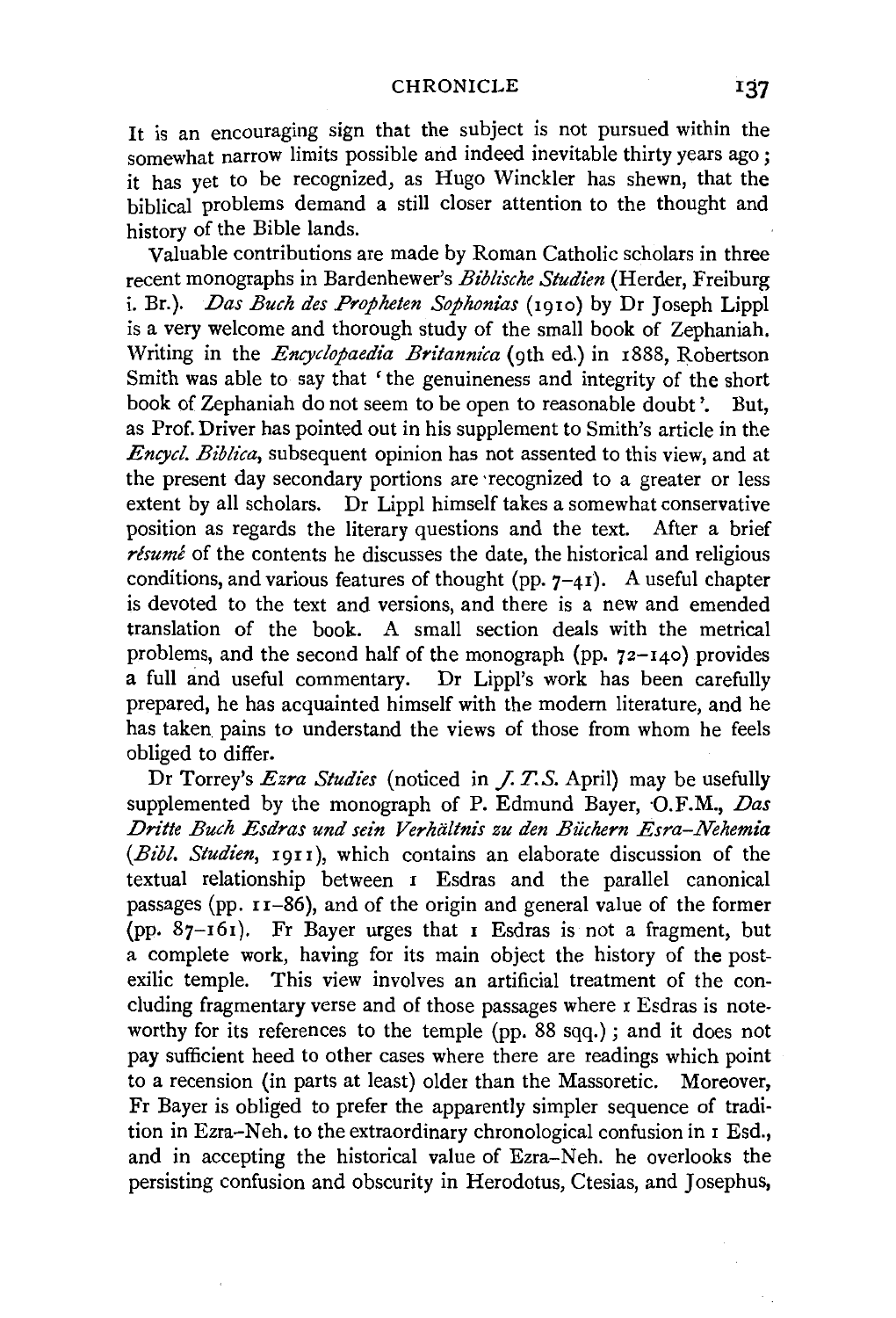# 138 THE JOURNAL OF THEOLOGICAL STUDIES

and in Daniel, Esther, Judith, and Tobit. Fr Bayer thus appears to be misled by the relative straightforwardness of the 'canonical' tradition: but it is significant that the chronicler's compilation should ignore material elsewhere incorporated in Kings and Jeremiah or underlying the traditions of Daniel and Esther. Very instructive is Fr. Bayer's survey of the literary points of relation with Esd. iii  $I-v$  6—the *crux* of the book-and he shews satisfactorily that the section must be viewed along with Daniel and Esther. He confirms (after Torrey) the Semitic origin of this section, but argues (against Torrey) that it is of post-Maccabean origin and part of the original book. Fr Bayer certainly advances the problems of  $I$  Esdras and indirectly proves that they are more complex than has been previously recognized ; his own conclusions are often inadequate, but they are always stimulating.

Of more general interest is the study by Dr Simon Landersdorfer, O.S.B., *Eine Babylonische Quelle für das Buch Job?* (Bibl. Stud. 1911). It deals with a series of Babylonian tablets which, it has been claimed, find parallels in Job, if indeed they do not represent its source. A king for no apparent reason has undergone the most severe sufferings, he was unable to obtain help from priest or sorcerer, or from his protecting god or goddess ; consolation came to him through a dream, he was healed and restored to his former happy state, and he concludes with a paean of praise. The tablets illustrate a Babylonian treatmentof the problem of sin and punishment. Dr Landersdorfer very properly devotes considerable space to the editing of these remarkable texts with philological notes and a translation. Unfortunately the tablets are not quite perfect, the account of the vision is rather obscure, and it is difficult to trace the solving of the problem. Dr Landersdorfer has a tempting explanation of the sin which is attributed to the king. He points to the passage where the speaker (or rather writer) affirms that he had made the exaltation of the king like God, and had instructed the people in the fear ot the palace, believing that this was pleasing to God. This is quite in keeping with the old theory of the divine king (pp. 56 sqq., 67). But, as the text proceeds, what seems good to man is evil to God, what seems evil to man is good before God; God's ways are incomprehensible, man is transient and weak ; now he makes himself God's equal and would mount to heaven (cf. Is. xiv 13 sq.), and now he talks of descending into the lower world. Here Landersdorfer finds the cluethe divine king has forgotten that he owed his position to the favour of his gods—his sin has been self-pride  $(p, 74)$ . The texts certainly belong to the seventh century B. c., the contents may even go back to a time before *zooo* B.C. (p. 79). But though older than the book of Job there is no clear trace of borrowing or of direct influence. The relationship is carefully discussed, and it is shewn that the resemblances are rather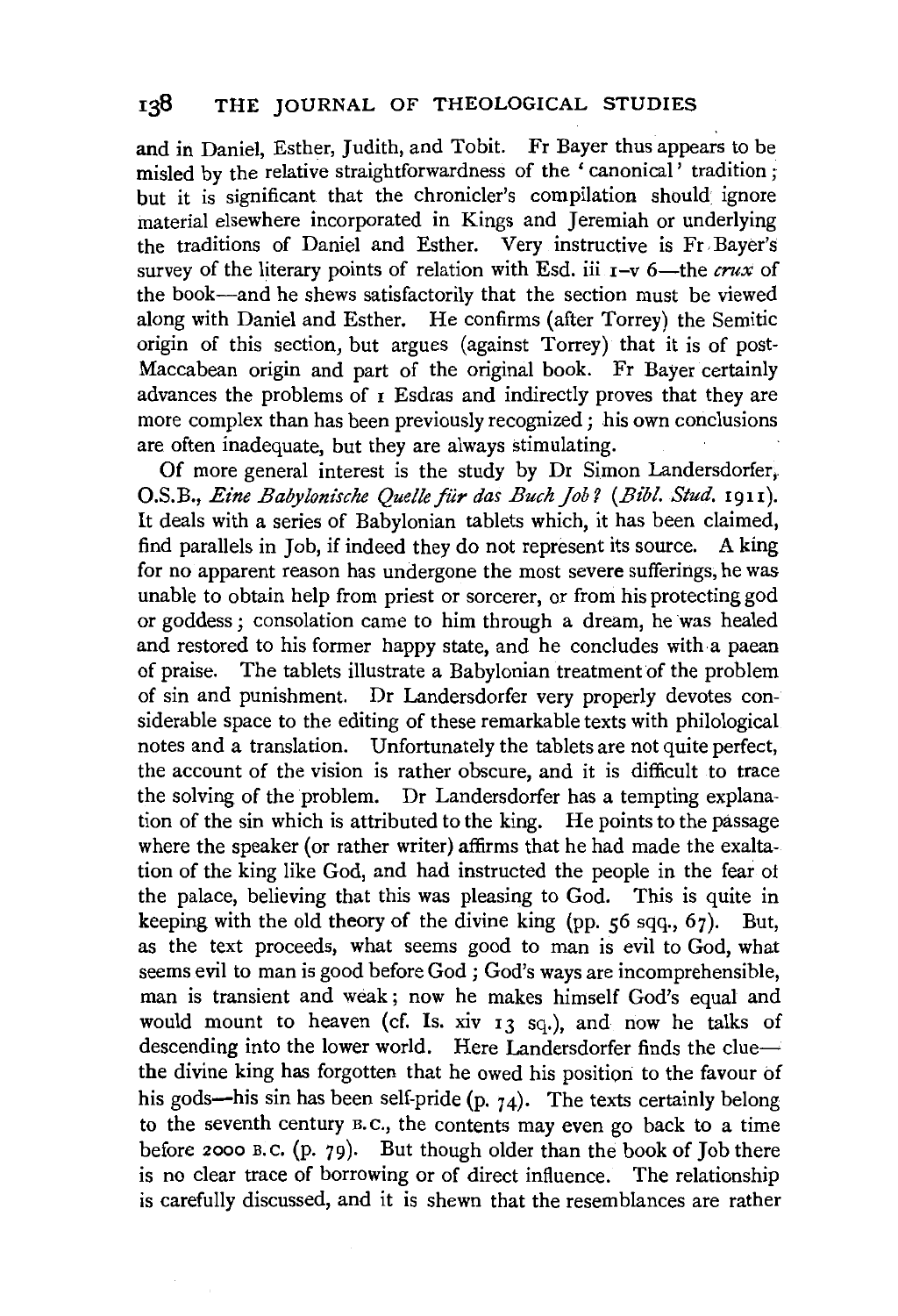superficial and that the differences outweigh the parallel features (pp. 119 sqq.). It will be obvious that this monograph is of distinct value in any study of the ancient conceptions of evil, sin, and punishment. It is also instructive for comparative religion in that these Babylonian texts tend to correct a certain one-sidedness which occupies itself with the unfamiliar, the strange and the quaint in religion. Such texts as these shew that old thinkers searched for the solution of problems deep in the recesses of their hearts and necessarily expressed themselves in the thought of their age. The data of their religious experiences are objective data testifying to a reality; it is the expression and formulation of this which has varied through ages, lands, communities, and individuals ; and if those who handle the phenomena of comparative religion would consider more carefully what is meant by the ' evolution ' of religion we should have less of the unscientific use of that favourite term 'survival'.

Conservative in standpoint and restricted in aim is the Rev. U. Z. Rule's *Old Testament Institutions, their Origin and Developement*  (S. P. C. K., 1910). The book analyses and describes the law and ritual with some attention to comparative studies and with some recognition of the literary criticism of the Pentateuch. The author accepts the composite origin of the Pentateuch and the priority of JE to Pthough. he places all the sources too early-and asserts that the date of the sources matters little unless it ' affects our confidence in the truth of their contents'  $(p, 15)$ . 'But', he continues, 'the dating of the laws stands upon a very different footing', and he argues for the Mosaic authorship of the Law, determining, however, what this does and does not involve. He endeavours to maintain the essential accuracy of the book of Genesis as a record of the growth of religion and of the origin of Israel; and is consequently obliged to 'read between the lines' (his words), and, e. g., to treat Abraham as the personification of the community of which he was the head (pp. 42, 46). The difficulty of bridging the gap between Genesis and Exodus is very inadequately handled. He upholds the interval of four centuries, and interprets 'generation' in Gen. xv 16 as 'period' (p. 49); he conjectures also that the numbers in Ex. vi 16, 18, 20 mean that the families of Levi, Kehath, and Amram had a separate and undivided existence for  $(137 + 133 + 137)$ 407 years (p. 52). He does not appear to notice that Joseph lived to see the children of Machir (Gen. l 23), although Machir received Gilead from the hands of Moses (Num. xxxii  $42$ ), nor does he sufficiently recognize the serious historical difficulties pervading the narratives. In dealing with the intricacies of the tribe of Levi he remarks that 'the simple and obvious course of accepting the statements of Holy Scripture as correct statements will prove, after all, to be the most free from per-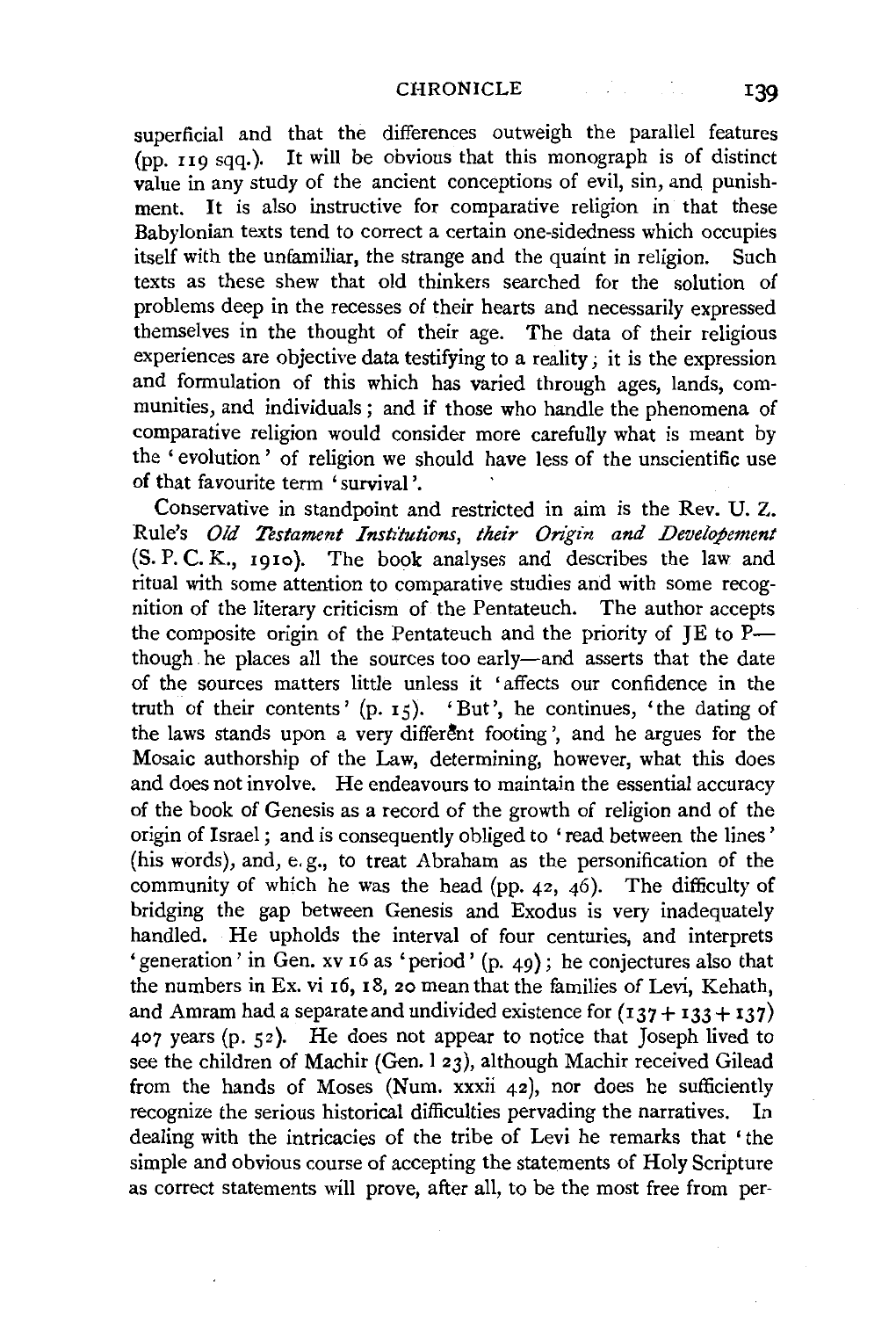#### J40 THE JOURNAL OF THEOLOGICAL STUDIES .

plexities' (p. 293); yet it was no such unmethodical form of study that led to the recognition of JE and P, which he himself shares. To those who hold a thoroughgoing traditional position Mr Rule's book may prove a useful step towards one more consistent, and they will find the attempt to vindicate the Mosaic authorship of the Law combined with the candid perception that the task of vindication is rendered difficult by those who 'from lack of discrimination' leave 'no room for post-Mosaic developement ' and make ' Holy Scripture to affirm more than it really does affirm' (p. 158 seq.). Three pages of commendation are prefixed by Dr Sayee, who observes that the archaeological side of the question is left to others.

Distinctly more uncompromising is the attitude of the four following writers. Dr Arthur Allgeier in *Uber Doppelberichte in der Genesis* (Herder, Freiburg i. Br., 1911) combats a recent work by Dr Schulz in the *Biblische Studien* which both admitted the presence of double narratives in the Pentateuch and was able to reconcile this with dogmatic theology. Dr Allgeier simply argues that there are no doublets—the apparent evidence in their favour is explained away by the familiar hypothesis of textual corruption and interpolation. Moreover, he proceeds to urge that real doublets cannot be reconciled with the Roman Catholic doctrines of Inspiration and Infallibility (pp.  $111-142$ ). This part of the book is the more interesting and contains many useful observations on the nature and 'Tendenz' (his own word, p. 125) of the Old Testament writings. Next, the Rev. G. S. Hitchcock, in *The Higher Critidsm* of *Isaiah*  (Burns and Oates, London, rgro), undertakes to maintain 'the truth of the Biblical Commission's decision that the division of *Isaiah* among two or more authors is still "not proven"' (p. 6). The book 'is designed to meet the arguments of Protestant rationalists' and it is truly remarkable for its superficial treatment of the Isaianic problems. Like all books of its class it ' proves ' the thesis it sets out to prove with almost ridiculous ease. A greater compliment is paid to the labours of biblical critics by Dr Hugh 'Pope's more detailed book *The Date* of *the Composition*  of *Deuteronomy: a critical study* (F. Pustet, Rome, rorr). It is written to prove the traditional Mosaic authorship (apart from chaps. xxxiv, iv 41-49; x 6-g) in accordance with the Decrees of the Biblical Commission, and the Decrees are cited in full at the commencement of the book, and subjected in part to a necessary interpretation at the close (p. rgo seq.). Dr Pope deals with a foregone conclusion without making a new contribution to the subject. He relies, for example, upon parallels in Deuteronomy with Amos and Hosea, but overlooks the significance of those in Jeremiah and in the editorial portions of the historical books. He clutches at the book of Job, ' no one yet has given satisfactory reasons for rejecting its early date' (p. 8r); but Dr Landersdorfer (see above)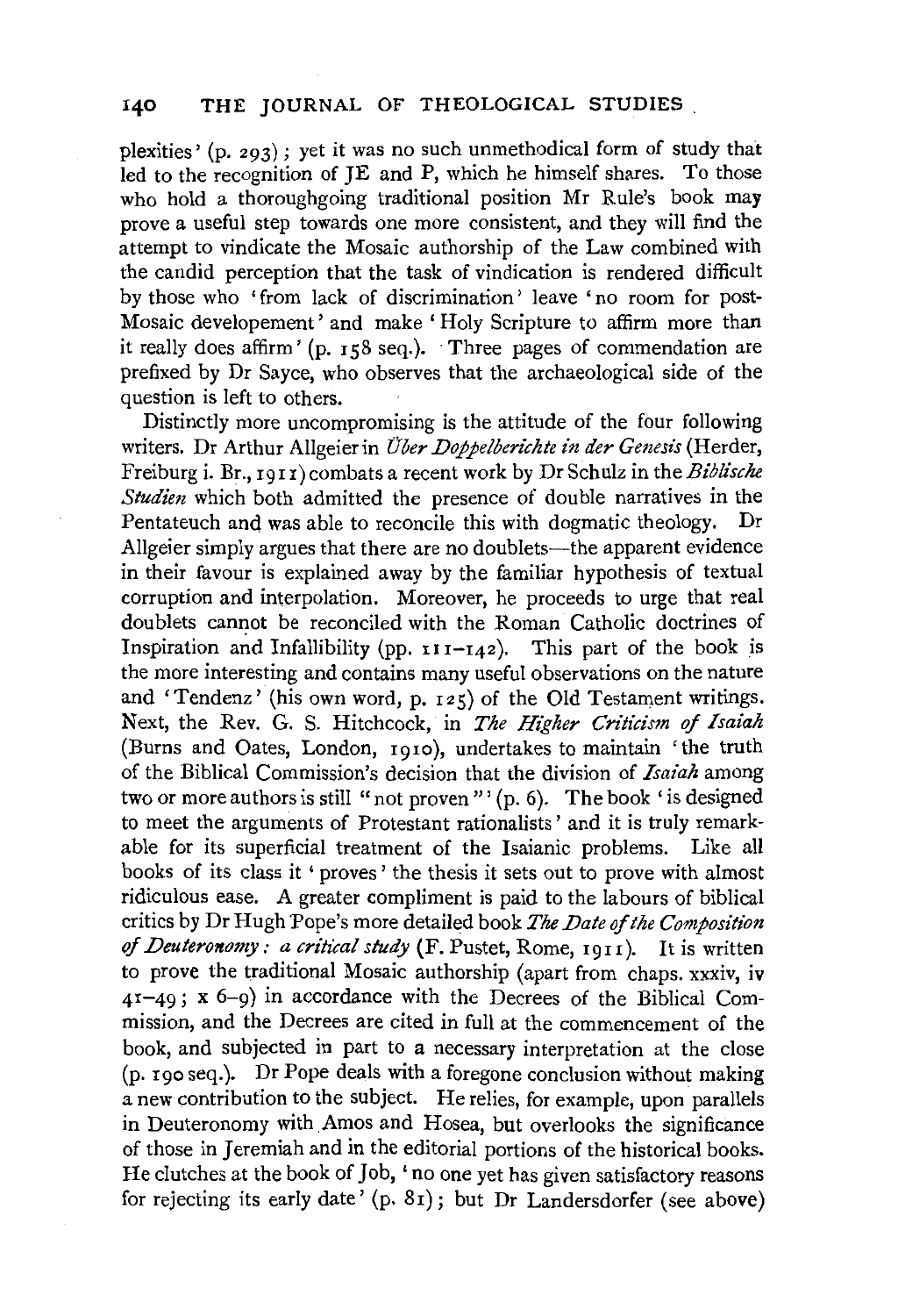places it not earlier than 722, and his book has received the *imprimatur.*  While recognizing that archaeology is 'a two-edged weapon', as even conservative scholars have found (p. I77), Dr Pope does not hesitate to commit himself to the belief that Moses may have modified and adapted the Code of Hammurabi to Israelite needs (p. I83). He shares Hommel's surprise that P, if post-exilic, should contain no Babylonian loan-words, although if P is Mosaic it would be equally surprising from his own standpoint. Indeed, Hommel himself, in the passage referred to, finds many words in the ritual language of the Old Testament which can only be explained from the Babylonian, and he dates them back to the early Babylonian period. None the less, Dr Pope has much to say concerning the 'uncritical procedure of critics, particularly where they indulge in special pleading'. A particularly vexatious example is held up on pp. 72-74, where he cites Driver *(Deut.* 212 seq.), on the twofold and conflicting accounts of the monarchy, viz.  $(a)$  I Sam. ix I-Io, &c., and  $(b)$  I Sam. vii 2-17, viii, x 17-27 *a*, xii. He selects for his purpose and prints side by side viii  $4-22$  and x  $17-19$ , 25, and urges that the latter is the sequel of the former. Since *both* passages are admittedly from  $(b)$ , it is really difficult to understand why Dr Pope treats the severance of  $(a)$  and  $(b)$  as 'a typical example of the "critical" mode of investigation-or, shall we say, "assertion"?' Nor is it clear why he styles  $x_17-19$ ,  $z_5$  the older narrative in direct opposition to Driver's words. Dr Pope seems to be characteristically unfortunate in his attempt to condemn a criticism which, he says eisewhere, is 'based upon Hegelianism and upon an impossible and unphilosophical view of religious evolution' (pp. xi, xv). If, however, it is due to a pure misunderstanding-and an inserted slip in the book regrets the 'deplorably large' number of errata, due partly to the unfortunate illness and absence of the author-surely it would be advisable to replace the book by a new edition where the numerous examples of hasty reasoning and of incorrect judgement may be replaced by a more scholarly support of the position which the Decrees desire to maintain. It is left for the fourth writer, Mr H. M. Wiener, LL.B., to assail the critics with scorpions. His *Essays in Pentateuchal Criticism* and *The Origin* of *the Pentateuch* (Elliott Stock, London, Igio) will be in large measure familiar to readers of the *Bibliotheca Sacra* and *The Churchman,* where in a series of articles he has adopted a tone which is quite a novelty in modern biblical study. Mr Wiener is a Jewish Barrister of Lincoln's Inn, and he pleads his cause in support of the traditional position with all the skill of his profession and all the zeal of his faith. Every one will sympathize with the sincerest feelings of Orthodox Jews in the matter of Pentateuchal criticism ; yet, even those who most welcome his outspoken attacks upon the critics of the Wellhausen school will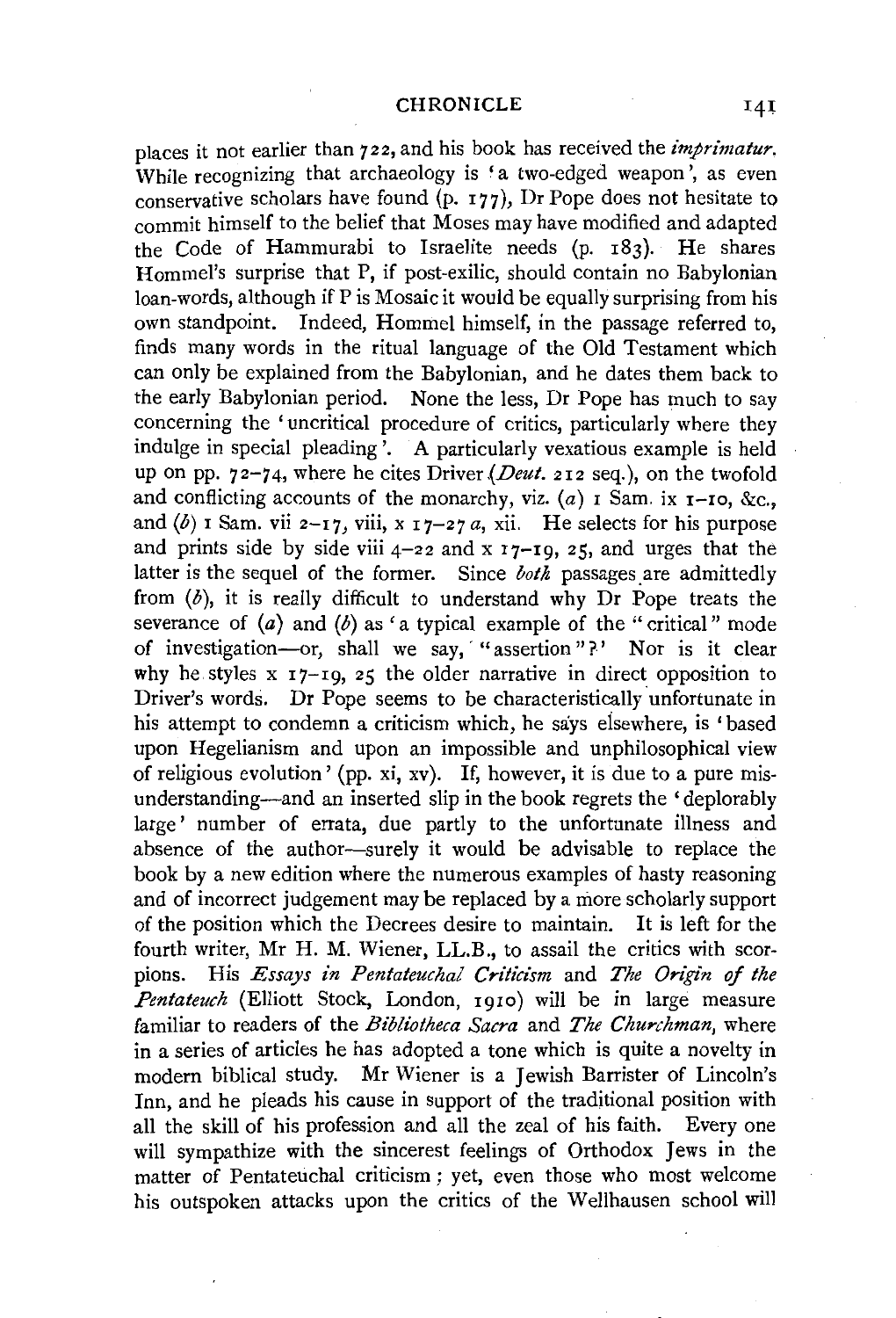share the wish of Dr Griffith Thomas (late editor of *The Churchman),*  that the author 'had kept his adjectival propensities a little more thoroughly in hand' *(Bib!. Sacra,* April, p. 345). Quite apart from his terminological impetuosity, Mr Wiener can make relatively little impression, because the views of critics rest upon a larger basis of biblical evidence than he has yet surveyed. It is only fair, however, to point out that the author is gradually recognizing the nature of the 'conservative task in Pentateuchal criticism', and in an article on certain aspects of this task *(Bib!. Sacra,* Jan. rgrr) he realizes some of the weaknesses of method among the conservative writers. Under the circumstances, the present collection of notes and essays with their varied features of interest must be somewhat provisional, and one will await the necessarily more comprehensive treatment of the recognized problems, not of the Pentateuch alone, but of the Old Testament. The new solutions which Mr Wiener proposes can then be seen in their proper perspective, and their value appraised with greater justice to himself. There is no doubt whatever that a new starting-point, which could afford a clearer insight into the biblical problems than the Graf-Wellhausen theory does, would win acceptance in the long run : but no alternative hypothesis has as yet appeared, and it is impossible to perceive the germ of any, even in *Mt* Wiener's very confident lucubrations.

Finally, I must mention *The Earliest Cosmologies* (Eaton, New York, 191o), by W. F. Warren, S.T.D., LL.D., which deals with the cosmo~ logical ideas of the Hebrews and others. The book is styled 'A guidebook for beginners in the study of ancient literatures and religions', and has for sub-title' The Universe as pictured in thought by the Ancient Hebrews, Babylonians, Egyptians, Greeks, Iranians, and Indo-Aryans '. Its object is to explain the 'world-view' which lies behind all religion, philosophy, and science; and it is to be treated as an introduction to Comparative Cosmology, with special reference to the Oriental systems. I must refer readers to the book for the rather intricate proof which Dr Warren adduces. It culminates in the conclusion that the universal world-concept was an ' all-inclusive geocentric, upright-axled, polyuranian cosmos' (p. 109); and that it must have originated in prehistoric times among a people who inhabited the Arctic circle (pp. 127 sqq.). The entire argument is worked out plausibly, with the help of a great deal of illustrative matter, and the author has certainly laid under contribution numerous specialists in their particular fields (p. 15 seq.). The book is dedicated to Dr C. H. W. Johns, who has expressed 'his unqualified approval of its fundamental positions' (p. 17). Its appearance is symptomatic. It recalls the publications of the New Berlin Society for the Study of Comparative Mythology and the new school of 'astral-mythological' interpretation inaugurated by the Assyriologists